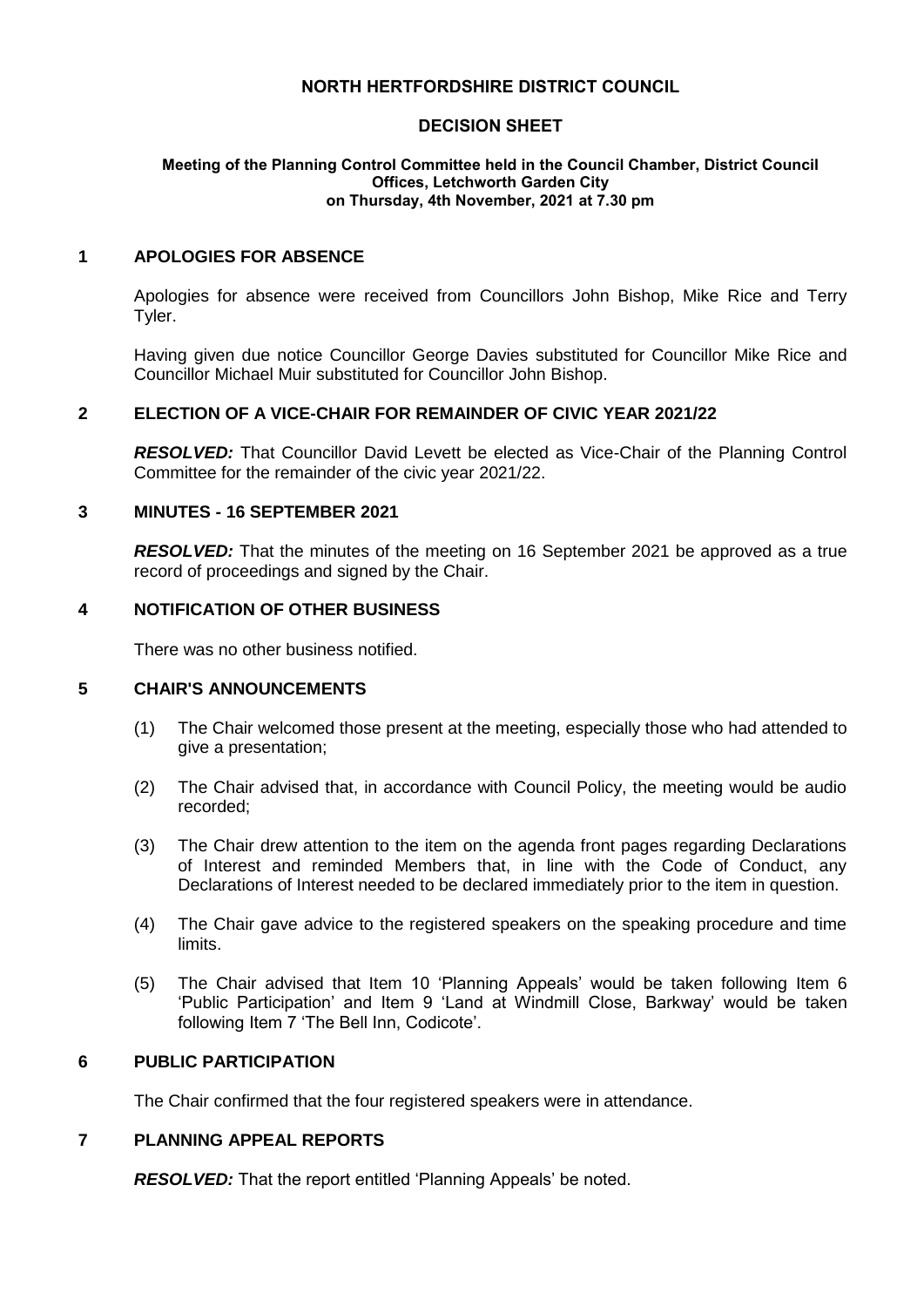# **8 20/01764/FP THE BELL INN, 65 HIGH STREET, CODICOTE, HITCHIN, HERTFORDSHIRE, SG4 8XD**

*RESOLVED:* That application 20/01764/FP be *GRANTED* planning permission subject to the reasons and conditions outlined in the report of the Development and Conservation Manager and the following amendments to conditions:

- Condition 20 be removed.
- Condition 21 to become Condition 20, Condition 22 to become Condition 21 and Condition 23 to become Condition 22.
- Condition 5 to be amended to the following:

*"Prior to commencement of the approved development (excluding demolition), the following landscape details shall be submitted:*

- *1. which, if any, of the existing vegetation is to be removed and which is to be retained.*
- *2. what new trees, shrubs, hedges and grassed areas are to be planted, together with the species proposed and the size and density of planting. This shall include planting west of the Plot 1 dwelling.*
- *3. the location and type of any new walls, fences or other means of enclosure and any hardscaping proposed.*
- *4. details of any earthworks proposed.*

*Reason: To ensure the submitted details are sufficiently comprehensive to enable proper consideration to be given to the appearance of the completed development."*

Condition 19 to be amended to the following:

*"The development permitted by this planning permission shall be carried out in accordance with the Document 65204340-SWE-ZZ-XX-CO-C-0001-P01, prepared by Sweco UK Limited, Dated 29.09.2021 and the following mitigation measures;* 

- *1. Limiting the surface water run-off rates to a maximum of 3.5l/s for all rainfall events up to and including the 1 in 100 +40% climate change event with discharge into the Thames Water Foul Water Sewer.*
- *2. Provide attenuation (700mm of storage within the type 3 subbase, or such volume agreed by the LPA) to ensure no increase in surface water run-off volumes for all rainfall events up to and including the 1 in 100 year + 40% climate change event.*
- *3. Implement the drainage strategy utilising lined permeable paving, type 3 subbase and a Hydrobrake flow control device.*

*Reason: To reduce the risk of flooding to the proposed development and future occupants."*

# **9 20/02779/FP LAND AT, WINDMILL CLOSE, BARKWAY, HERTFORDSHIRE**

*RESOLVED:* That application 20/02779/FP be *GRANTED* planning permission subject to the reasons and conditions outlined in the report of the Development and Conservation Manager and the following amendments and additions to conditions:

- Indexation for Herts County Council S106 payments is PUBSEC 175.
- Condition 6 be amended to the following:

*"Prior to the occupation of the development hereby permitted the principal access road shall be provided 5.5 metres wide with the side access road being 4.8 metres wide to provide localised widening where possible up to 6.0m without encroaching onto plots 17, 18 and 19.*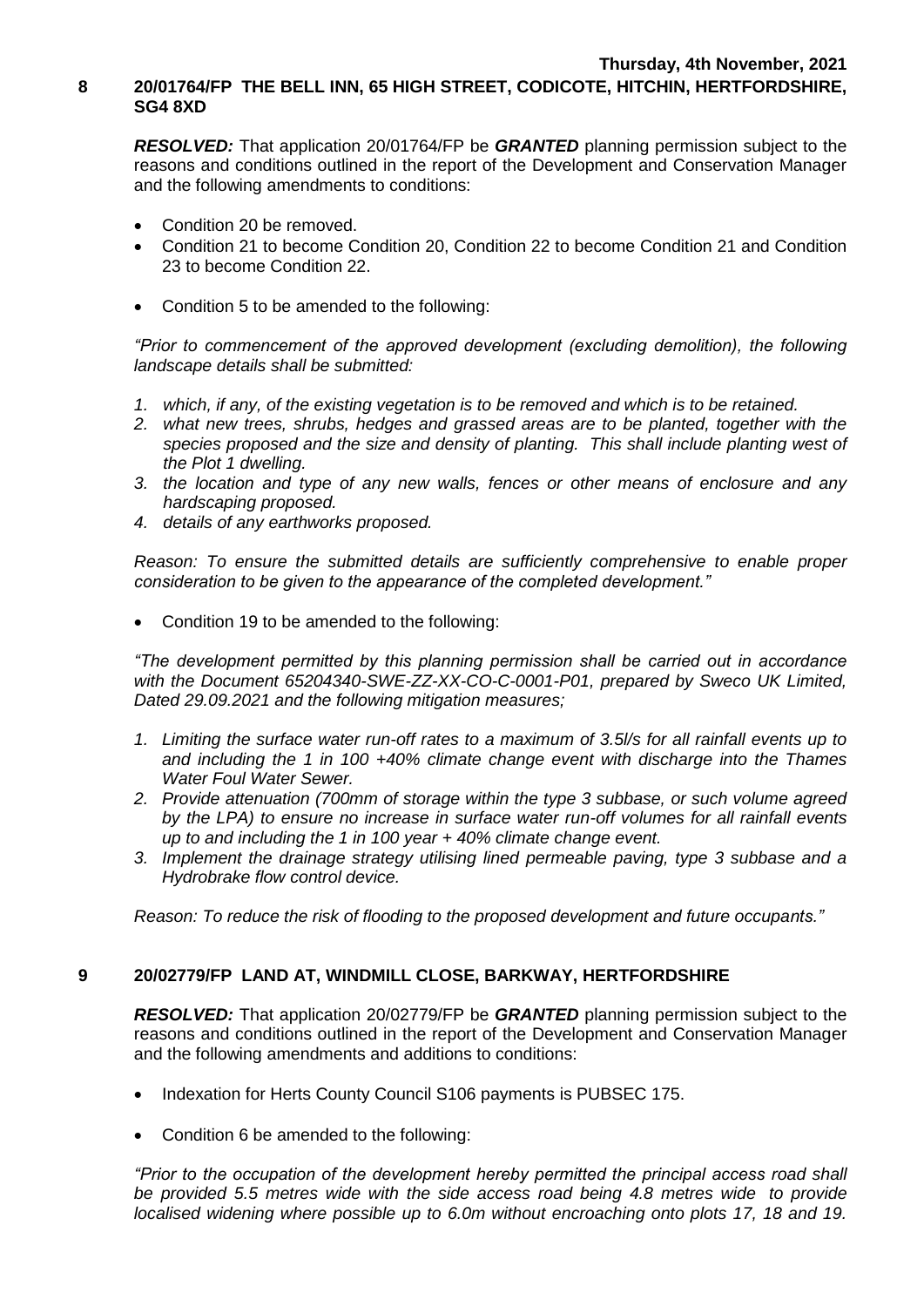#### **Thursday, 4th November, 2021**

*All exiting footways are to include tactiles and dropped kerbs at crossing points and links to*  footways on the new development, thereafter the access roads and footways shall be retained *at the position shown on the approved site layout plan number BEV-537-PA-001 Rev E. Arrangements shall be made for surface water drainage to be intercepted and disposed of separately so that it does not discharge from or onto the highway carriageway.*

*Reason: To ensure satisfactory access into the site and avoid carriage of extraneous material or surface water from or onto the highway in accordance with Policy 5 of Hertfordshire's Local Transport Plan."*

Condition 16 to be amended to the following:

*"The development permitted by this planning permission shall be carried out carried out in accordance with LLFA consultation letter dated 15 September 2021 prepared by EAS with attachments A-E (Appendix A proposed site layout plan BEV-357-PS-001-Rev E) prepared by MS Square Architect Ltd. Appendix B proposed drainage layout 2822 SK01 Rev D dated 14 September 2021, appendix C Source Control Calculations dated 15 September 2021, Appendix D Micro drainage calculations dated 15 September 2021, appendix E Exceedance Routes 2822 SK05 dated 15 September 2021 all prepared by EAS and the following mitigation measures:*

- *1. Provide minimum attenuation of 162.8 cubic metres and infiltration 262.6 cubic metres to ensure no increase in surface water run off volumes for all rainfall events up to and including the 1 in 100 year + climate change (40%) event.*
- *2. Implement drainage strategy based private soakaways, permeable paving with sub-base on all roads, mews and parking areas, oversized pipe, geocellular attenuation tanks and a restricted discharge at 2.5I/s at MH44 and 2.9I/s at MH14 via a Hydro brake into the Thames water foul water sewer.*

*Reason: To prevent flooding by ensuring the satisfactory storage/disposal of surface water from the site."*

Condition 17 to be added as follows:

*"No development shall take place until the final design of the drainage scheme is completed and sent to the LPA for written approval. All approved drainage details shall be carried out carried out in accordance with LLFA consultation letter dated 15 September 2021 prepared by EAS with attachments A-E (Appendix A proposed site layout plan BEV-357-PS-001-Rev E) prepared by MS Square Architect Ltd. Appendix B proposed drainage layout 2822 SK01 Rev D dated 14 September 2021, appendix C Source Control Calculations dated 15 September 2021, Appendix D Micro drainage calculations dated 15 September 2021, appendix E Exceedance Routes 2822 SK05 dated 15 September 2021 all prepared by EAS. The scheme shall also include:*

- *1. Detailed engineering drawings of the proposed SUDs features including their location, size, depth and any inlet and outlet features including any connecting pipe runs and all corresponding calculations/modelling to ensure the scheme caters for all rainfall events up to and including the 1 in 100 year +40% for climate change event.*
- *2. Detailed engineering drawings of the access road arrangements between the permeable paving and sub-base and oversized pipe, including the connecting pipe from MH14 into the Thames Water foul sewer and how surface will be captured from the surface water of the road and the entrance of the site where MH14 is located.*
- *3. BRE digest infiltration tests in the location of the proposed private soakaways and permeable paving areas including an assessment of seasonal variation to ensure the infiltration of surface water can be catered for effectively during the Autumn and Winter months for all rainfall events up to and including the 1 in 100 year + climate change event.*
- *4. Demonstrate appropriate SUDs management and treatment and inclusion of above ground features such as permeable paving, reducing the requirement for underground storage.*